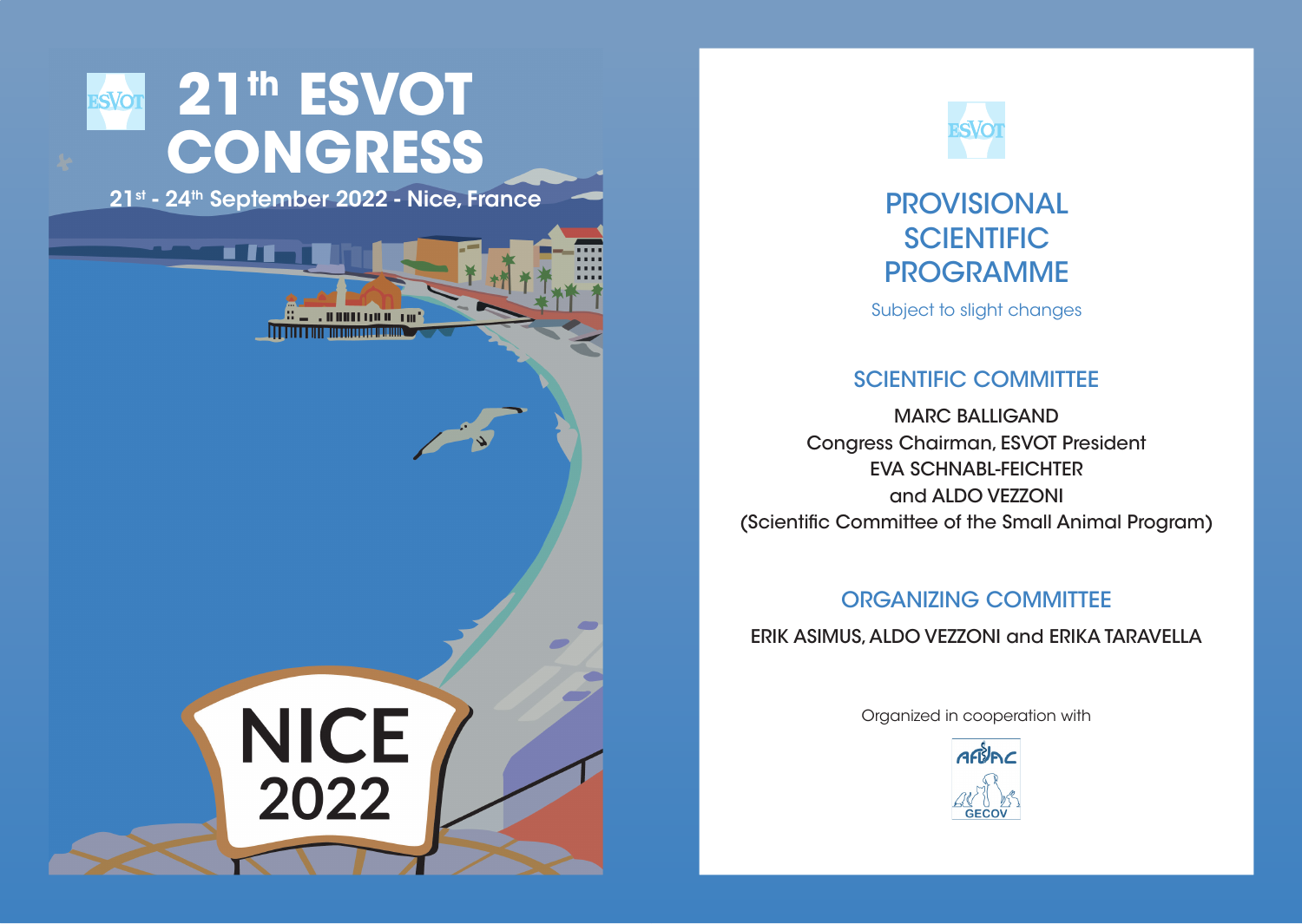#### PRE-CONGRESS LABORATORIES – WEDNESDAY – 21st SEPTEMBER 2022

| <b>Fusion</b><br>Implants<br>Advanced Veterinary Devices                                     | <b>O</b> intrauma                                                   | <b>Vet</b><br>Welding                                                                                                                  | <b>RITA</b><br><b>LEIBINGER</b>                                                          |                                                                                                                                         |
|----------------------------------------------------------------------------------------------|---------------------------------------------------------------------|----------------------------------------------------------------------------------------------------------------------------------------|------------------------------------------------------------------------------------------|-----------------------------------------------------------------------------------------------------------------------------------------|
| <b>Humeral Condylar Fractures and</b><br>the Application of LEAP & HIRS                      | <b>Carmelo: New Intrauma Polyaxial</b><br><b>Locking System</b>     | <b>Integrating Resorbable Technology</b><br>Into Your Orthopedic and CMF<br><b>Practice</b>                                            | <b>TTA Rapid &amp; Rapid Iuxation</b>                                                    | <b>Cruciate Deficient Stifle Managed</b><br>with CORA Based Leveling<br><b>Osteotomy (CBLO) Introduction</b><br>and Advanced Techniques |
| Faculty<br>Dan Jones, Ben Walton                                                             | Faculty<br>Kenneth Brueker, Jorge Leite                             | <b>Faculty</b><br>Yuri Beosiér<br>Stephanie Waite (CVT, Key Account and<br><b>Education Manager)</b>                                   | <b>Faculty</b><br><b>Yves Samoy</b>                                                      | Faculty<br>Don Hulse, Fabrice Bernard                                                                                                   |
| 09:00 Registration                                                                           | 09:15 Company Welcome                                               | 08:30 - 12:30 Presentation of VetWelding<br>basics, technology, and products followed                                                  | 08:00 Welcome                                                                            | 08:00 Welcome and Introduction                                                                                                          |
| 09.30 HIF and humeral condylar fractures<br>in dogs: aetiology and pathogenesis, a<br>review | 09:30 Carmelo System Features and<br>Biomechanics - Ing.Piero Costa | by practical program using BoneWelding<br>technology in both orthopedic and CMF<br>reconstructions                                     | 08:30 Stifle anatomy<br>Diagnosis cruciate ligament rupture.<br>Approach to stifle joint | 08:10 Review CBLO Concept, Indications, &<br>Advantages                                                                                 |
| 10:15 HIF - Clinical management<br>including the humeral intracondylar                       | 10:15 Carmelo System Instrumentation<br>Range                       |                                                                                                                                        | 09:45 Coffee break                                                                       | 08:40 Review of Radiographic Planning<br>(Standard Procedure)                                                                           |
| repair system                                                                                | 10.30 Coffee beak                                                   | <b>ESVOT</b>                                                                                                                           | 10:00 Stifle examination, meniscus<br>treatment.                                         | 09:00 Coffee break                                                                                                                      |
| 11:45 Coffee break<br>12:00 Practical: placing a transcondylar                               | 11:00 Carmelo indication and Case<br>report - Jorge Leite           | Infection control and team                                                                                                             | <b>TTA Rapid technique</b><br>TTA Rapid + Patella luxation<br>Rapid luxation             | 09:15 Lab 1 - Delegate: Radiographic<br>Planning (Standard Procedure)                                                                   |
| implant. Placing a hirs implant, including<br>custom drilling guides                         | 11:45 Carmelo indication and Case<br>report - Kenneth Bruecker      | working in surgery<br>Faculty                                                                                                          | 11:00 Pre-op planning of TTA Rapid +<br>Patella luxation/Rapid luxation                  | 09:45 Review of CBLO technique (Standard<br>Procedure)                                                                                  |
| 13:00 Lunch break                                                                            | 12.30 Lunch break                                                   | Mirja Nolff, Augusta Pelosi, Denis Verwilghen,<br>Aldo Vezzoni                                                                         | 12:00 Lunch break                                                                        | 10:00 Lab 2 - Delegate: Standard CBLO<br>Procedure (CADAVER)                                                                            |
| 13:30 Humeral unicondylar fracture<br>management: including the lateral                      | 14:00 Carmelo Demonstration tips and<br>tricks                      | 13.00 Registration and welcome                                                                                                         | 13:00 Pit falls and solutions                                                            | 10:45 Radiographic Planning: eTPA,<br>Concurrent Patella Luxation, Juvenile Dogs<br>with Open Proximal Tibial Growth Plate              |
| epicondylar anatomic plate<br>14:30 Practical: placing LEAP                                  | 14.30 Distal Tibia with oblique fracture                            | 13:15 Strategies to prevent spread of<br>infectious diseases in my surgical practice -<br>Denis Verwilghen                             | 13:30 Dry lab TTA Rapid + Patella luxation/<br>Rapid luxation                            |                                                                                                                                         |
| 15:30 Case Discussion and close                                                              | 15.15 Condilar lateral fracture of the<br>Humerus                   | 13:45 Peri-operative pathways of surgical<br>contamination and infection - Aldo Vezzoni                                                | 16:00 Coffee break                                                                       | 11:30 Lab 3 - Delegate Radiographic<br>Planning: eTPA, Concurrent Patella Luxation,<br>Juvenile Dogs with Open Proximal Tibial          |
|                                                                                              | 16:00 Pelvis fracture<br>16:45 Round table                          | 14:15 Perioperative antimicrobial use - Mirja<br>Nolff                                                                                 | 16:30 Wrap up, questions<br>17:00 End of the course                                      | Growth Plate<br>12:30 Lunch break                                                                                                       |
|                                                                                              | 17:30 End of the course                                             | 14:45 Preventing and dealing with Biofilm in<br>wounds and equipment - Mirja Nolff                                                     |                                                                                          | 13:30 Lab 4 - CBLO and application of<br>ancillary stabilization system for acute<br>instability of stifle                              |
|                                                                                              |                                                                     | 15:15 Coffee break<br>15:30 Review Surgical team preparation                                                                           |                                                                                          | 14:30 Lab 5 - Concurrent CBLO & Patella<br>Luxation (Plastic Bone)                                                                      |
|                                                                                              |                                                                     | techniques - evidence and practice - Denis<br>Verwilghen                                                                               |                                                                                          | 15:30 Coffee Break                                                                                                                      |
|                                                                                              |                                                                     | 16:00 Updated patient preparation protocols<br>- Denis Verwilghen                                                                      |                                                                                          | 16:00 Lab 6 - CBLO Procedure with eTPA<br>(Plastic Bone)                                                                                |
|                                                                                              |                                                                     | 16:30 Draping and consumable choices:<br>is there cost benefit for single use - Denis                                                  |                                                                                          | 16:45 Outcomes, complications, questions<br>& answer                                                                                    |
|                                                                                              |                                                                     | Verwilghen<br>17:00 Introducing checklists in surgery: is                                                                              |                                                                                          | 17:30 End of course                                                                                                                     |
|                                                                                              |                                                                     | there a benefit? - Augusta Pelosi                                                                                                      |                                                                                          |                                                                                                                                         |
|                                                                                              |                                                                     | 17:30 Surgical Team building: what is it about<br>and how can it have an impact on reducing<br>my complication rates? - Augusta Pelosi |                                                                                          |                                                                                                                                         |
|                                                                                              |                                                                     | 18:00 Discussion                                                                                                                       |                                                                                          |                                                                                                                                         |
|                                                                                              |                                                                     | 18:30 End of the course                                                                                                                |                                                                                          |                                                                                                                                         |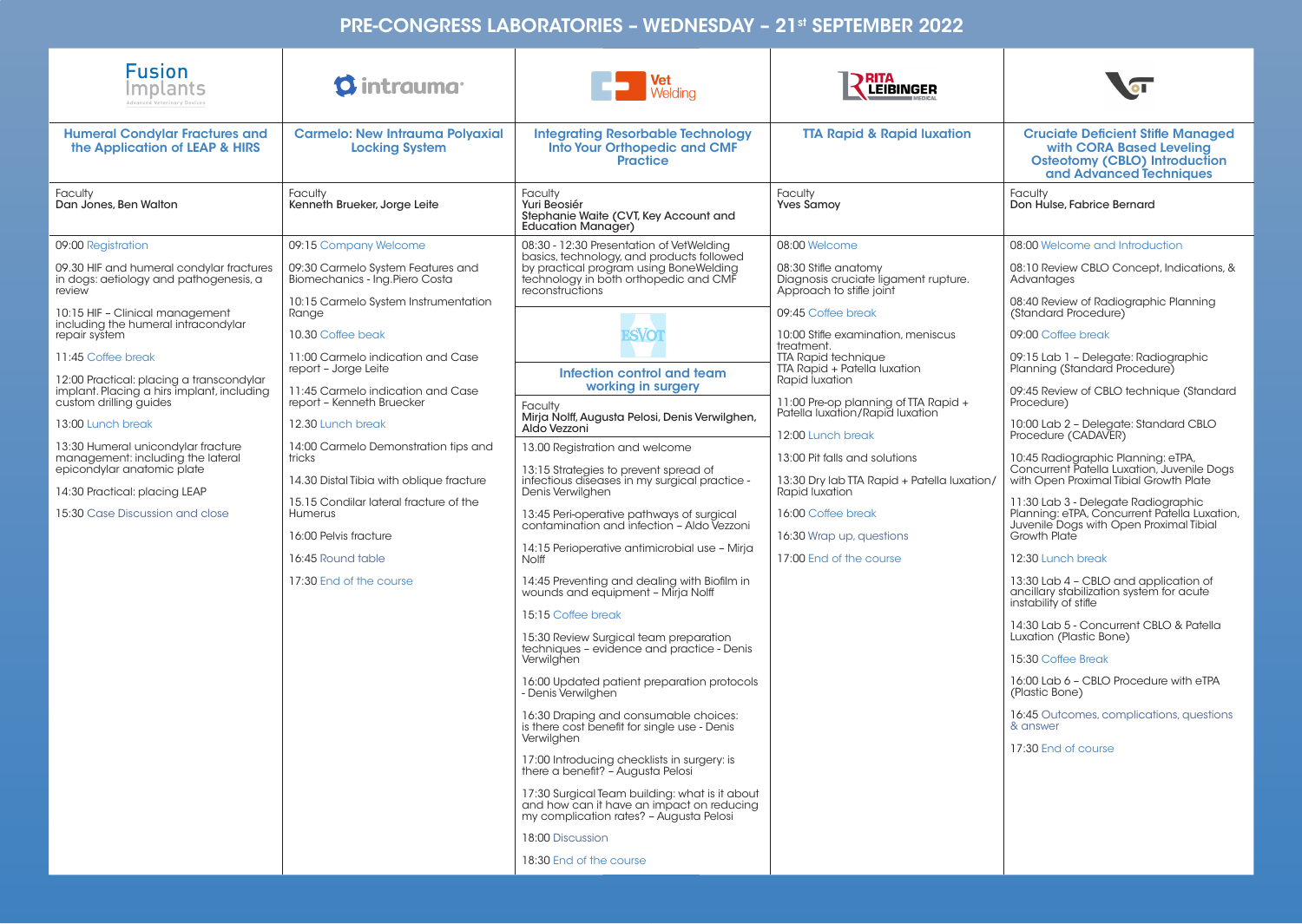#### PRE-CONGRESS SEMINARS – THURSDAY – 22nd SEPTEMBER 2022

|                | <b>MANAGEMENT OF COMPLICATIONS</b><br><b>AFTER THR</b>                                        | <b>ARTHROSCOPY SEMINAR</b>                                                               | <b>IEWG SESSION</b><br><b>International Elbow Working Group Session</b>                                           |  |  |
|----------------|-----------------------------------------------------------------------------------------------|------------------------------------------------------------------------------------------|-------------------------------------------------------------------------------------------------------------------|--|--|
| 09:00<br>09:20 | Prevention and management of post-operative luxation with<br>Biomedtrix system                | Welcome. Canine arthroscopy: past, present, future<br>Philipp Winkels (D)                | Welcome, and Pathogenesis of Fragmentation of coronoid process<br>Herman AW Hazewinkel (NL)                       |  |  |
| 09:20<br>09:40 | Prevention and management of post-operative luxation with Kyon<br>system                      | My key points for successful shoulder arthroscopy<br>Peter Böttcher (D)                  | Different views on the ununited anconeal process<br>Jean-François Bardet (F)                                      |  |  |
| 09:40<br>10:00 | Strategies to replace a Biomedtrix cup                                                        | My key points for successful elbow arthroscopy<br>Bernadette van Ryssen (B)              | Different treatments of ununited anconeal process<br>Silvia Boiocchi (I)                                          |  |  |
| 10:00<br>10:20 | Strategies to replace a Kyon cup                                                              | Results after elbow arthroscopy are frustrating. My new approach<br>Mike Conzemius (USA) | Treatment of OA of the elbow joint, part I<br>Steve Budsberg (USA)                                                |  |  |
| 10:20<br>10:40 | Strategies to replace a Biomedtrix stem                                                       | My key points for successful stifle arthroscopy<br>Alexandre Caron (F)                   | Treatment of OA of the elbow joint, part 2<br>Steve Budsberg (USA)                                                |  |  |
| 10:40<br>11:00 | Strategies to replace a Kyon stem                                                             | Arthroscopic meniscal repair in dogs<br>PJ Rochelau (CA)                                 | Abnormalities in and around the elbow joint, origin and relevance<br>Herni van Bree (B)                           |  |  |
| 11:00<br>11:30 |                                                                                               | <b>COFFEE BREAK &amp; EXHIBITION</b>                                                     |                                                                                                                   |  |  |
| 11:30<br>11:50 | Prevention and management of infection with Biomedtrix system                                 | My key points for successful tarsus arthroscopy<br>Guillaume Ragetly (F)                 | Incongruity of the elbow joint; scientific background and clinical<br>implications - Part I<br>Peter Böttcher (D) |  |  |
| 11:50<br>12:10 | Prevention and management of infection with Kyon system                                       | Why needle scope changed my approach to arthroscopy<br>Antonio Pozzi (CH)                | Incongruity of the elbow joint; scientific background and clinical<br>implications - Part 2<br>Peter Böttcher (D) |  |  |
| 12:10<br>12:30 | 12:00 Prevention and management of periprosthetic femoral fractures<br>with Biomedtrix system | Scoping arthroplasties<br>PJ Rochelau (CA)                                               | Results of treatment of elbow OCD and the use of stem cells<br>Jean-François Bardet (F)                           |  |  |
|                | 12:15 Prevention and management of periprosthetic femoral fractures<br>with Kyon system       |                                                                                          |                                                                                                                   |  |  |
| 12:30<br>13:00 |                                                                                               | <b>DISCUSSION</b>                                                                        | Elbow osteochondritis dissecans, diagnosis and result from surgical<br>treatment<br>Silvia Boiocchi (I)           |  |  |
|                |                                                                                               |                                                                                          | <b>DISCUSSION</b><br>12:50                                                                                        |  |  |
| 13:00<br>14:00 | <b>LUNCH BREAK &amp; EXHIBITION</b>                                                           |                                                                                          |                                                                                                                   |  |  |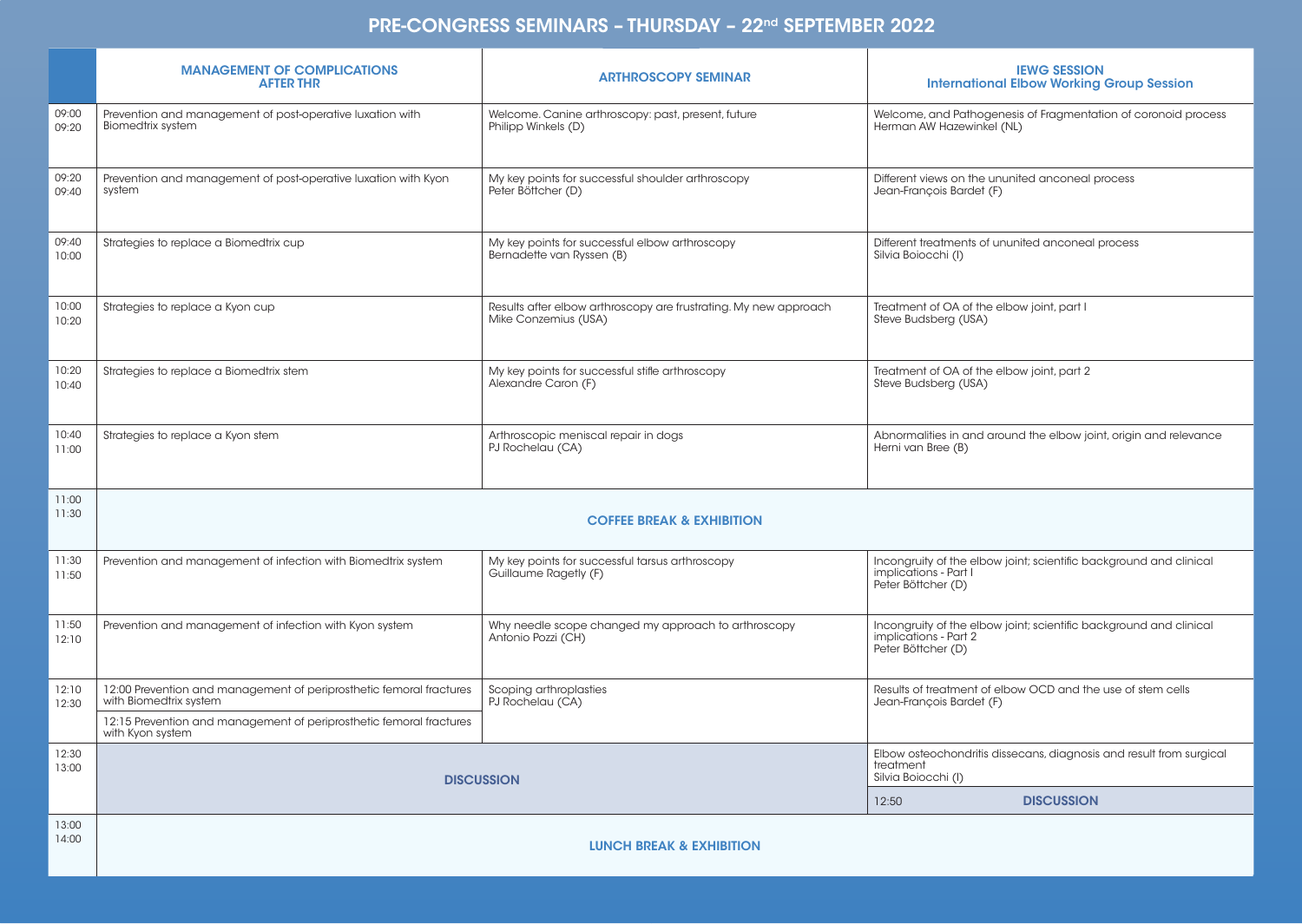#### MAIN CONGRESS - THURSDAY - 22<sup>nd</sup> SEPTEMBER 2022

| 14:00<br>15:00 | <b>OPENING CEREMONY</b><br><b>STATE OF THE ART LECTURE</b><br><b>What's new in Human Orthopedics? - TBD</b>                                                              |                                                                                                                                      |                                                                                                                                                                                        |                                                                                                                                                                                                                                                                    |                                           |  |
|----------------|--------------------------------------------------------------------------------------------------------------------------------------------------------------------------|--------------------------------------------------------------------------------------------------------------------------------------|----------------------------------------------------------------------------------------------------------------------------------------------------------------------------------------|--------------------------------------------------------------------------------------------------------------------------------------------------------------------------------------------------------------------------------------------------------------------|-------------------------------------------|--|
|                | <b>THR</b>                                                                                                                                                               | <b>SPORTS MEDICINE</b>                                                                                                               | <b>NEW STRATEGIES IN CRUCIATE</b><br><b>REPAIR</b>                                                                                                                                     | <b>IEWG SESSION</b><br><b>International Elbow Working Group</b><br><b>Session</b>                                                                                                                                                                                  | <b>IN-DEPTH</b><br><b>COMPANY SESSION</b> |  |
| 15:10<br>15:30 | Decision making in advanced joint<br>replacement: custom-made or standard<br>implants?<br>Antonio Pozzi (CH)                                                             | Managing the Injured Athlete<br>Ellen Martens (B)                                                                                    | New Strategies in Cruciate Repair<br>Stephen Budsberg (USA)                                                                                                                            | Radiological investigation of the elbow<br>joint: for clinical patients and for ED<br>screening according to IEWG/FCI,<br>including added value of additional<br>views, overlooked pathology can be                                                                |                                           |  |
| 15:30<br>15:50 | Free communication                                                                                                                                                       | Tendon and ligaments injuries of the foot<br>Alessandro Piras (FIN)                                                                  | Cranial cruciate disease in the geriatric<br>dog: decision making and treatment<br>options<br>Philipp Schmierer (D)                                                                    | detected with an added views<br>Ingrid Gielen (B)                                                                                                                                                                                                                  |                                           |  |
| 15:50<br>16:10 | Clinical outcome of total hip<br>replacement in<br>dogs with confirmed pyoderma at initial<br>consult:<br>the orthopedist-dermatologist paradigm<br>Brian Saunders (USA) | Management of Deep Digital Flexor<br>Tendinopathies of the Pelvic Limb in<br>Sporting and Working Dogs<br>Steve Martinez (USA)       | Early partial CCLR: how to diagnose<br>them<br>Antonio Pozzi (CH)                                                                                                                      | CT-investigation of the elbow joint:<br>special attention for positioning of<br>the dog (examples of difficulties),<br>slice thickness (and examples) and<br>consequences. Use of CT as part of ED-<br>screening (in situations of doubt) and in<br>clinical cases | <b>13 intrauma</b><br>15:10-17:10         |  |
| 16:10<br>16:30 | THR and Infection: Minimizing the Risk<br>Bill Liska (USA)                                                                                                               | Fractures of phalanges: not so easy<br>Alessandro Piras (FIN)                                                                        | Rotational stifle instability in people and<br>dogs: similarities and differences<br>Antonio Pozzi (CH)                                                                                | Kerstin von Pückler (D)                                                                                                                                                                                                                                            |                                           |  |
| 16:30<br>17:00 |                                                                                                                                                                          |                                                                                                                                      | <b>COFFEE BREAK &amp; EXHIBITION</b>                                                                                                                                                   |                                                                                                                                                                                                                                                                    |                                           |  |
| 17:00<br>17:20 | Three-dimensional planning in<br>challenging total<br>hip replacement<br>Mike Kowaleski (USA)                                                                            | Disorders/Injuries of the thigh muscles:<br>think about it!<br>Rico Vannini (CH)                                                     | Positioning is crucial in TPLO: using a THR<br>positioning device for fixing the tibia<br>Philipp Winkels (D)                                                                          | A variety of clinical cases and cases<br>offered for ED-screening are handled<br>by both experiences radiologists. Subtle<br>abnormalities can be the indication<br>of otherwise hidden pathology. By                                                              |                                           |  |
| 17:20<br>17:40 | Appearance of postoperative<br>cup position on CAD simulation of<br>radiographic projections; apparent cup<br>version can be very misleading<br>Alexis Bilmont (F)       | Free communication                                                                                                                   | Multiple ligament injury of the stifle (CCL<br>and collateral ligament rupture) treated<br>by TPLO, internal brace and repair of<br>collateral ligament: 2 cases<br>Thibaut Cachon (F) | prepetative training the practicing<br>veterinarian will develop the skills to<br>make maximal use of the information on<br>radiograph or CT imagines<br>Ingrid Gielen (B),<br>Kerstin von Pückler (D)                                                             |                                           |  |
| 17:40<br>18:00 | Free communication                                                                                                                                                       | Insertional tendinopathies of the<br>gastrocnemius M. - an underestimated<br>problem (not only in sporting dog)<br>Rico Vannini (CH) | Pet implants for CCL reconstruction in<br>the dog<br>Mike Conzemius (USA)                                                                                                              |                                                                                                                                                                                                                                                                    |                                           |  |
| 18:20<br>18:40 | Estimating the Angle of Lateral Opening<br>of the<br>BFX cup using an intraoperative lateral<br>view<br>Mike Kowaleski (USA)                                             | How I manage Supraspinatus<br>tendinopathies<br>in sporting and non-sporting dogs<br>Steve Martinez (USA)                            | Unresolved lameness after TPLO surgery.<br>Is Patellar Tendon quilty? Does ultrasound<br>help in finding the cause of pain?<br>Giliola Spattini (I)                                    | <b>END OF THE SESSION</b><br>18:00                                                                                                                                                                                                                                 |                                           |  |
| 18:40<br>19:00 |                                                                                                                                                                          | <b>DISCUSSION</b>                                                                                                                    |                                                                                                                                                                                        |                                                                                                                                                                                                                                                                    |                                           |  |
| 19:00<br>20:00 |                                                                                                                                                                          | <b>CLINICAL ARENA</b>                                                                                                                |                                                                                                                                                                                        |                                                                                                                                                                                                                                                                    |                                           |  |
| 20:00<br>22:00 |                                                                                                                                                                          | <b>WELCOME RECEPTION</b>                                                                                                             |                                                                                                                                                                                        |                                                                                                                                                                                                                                                                    |                                           |  |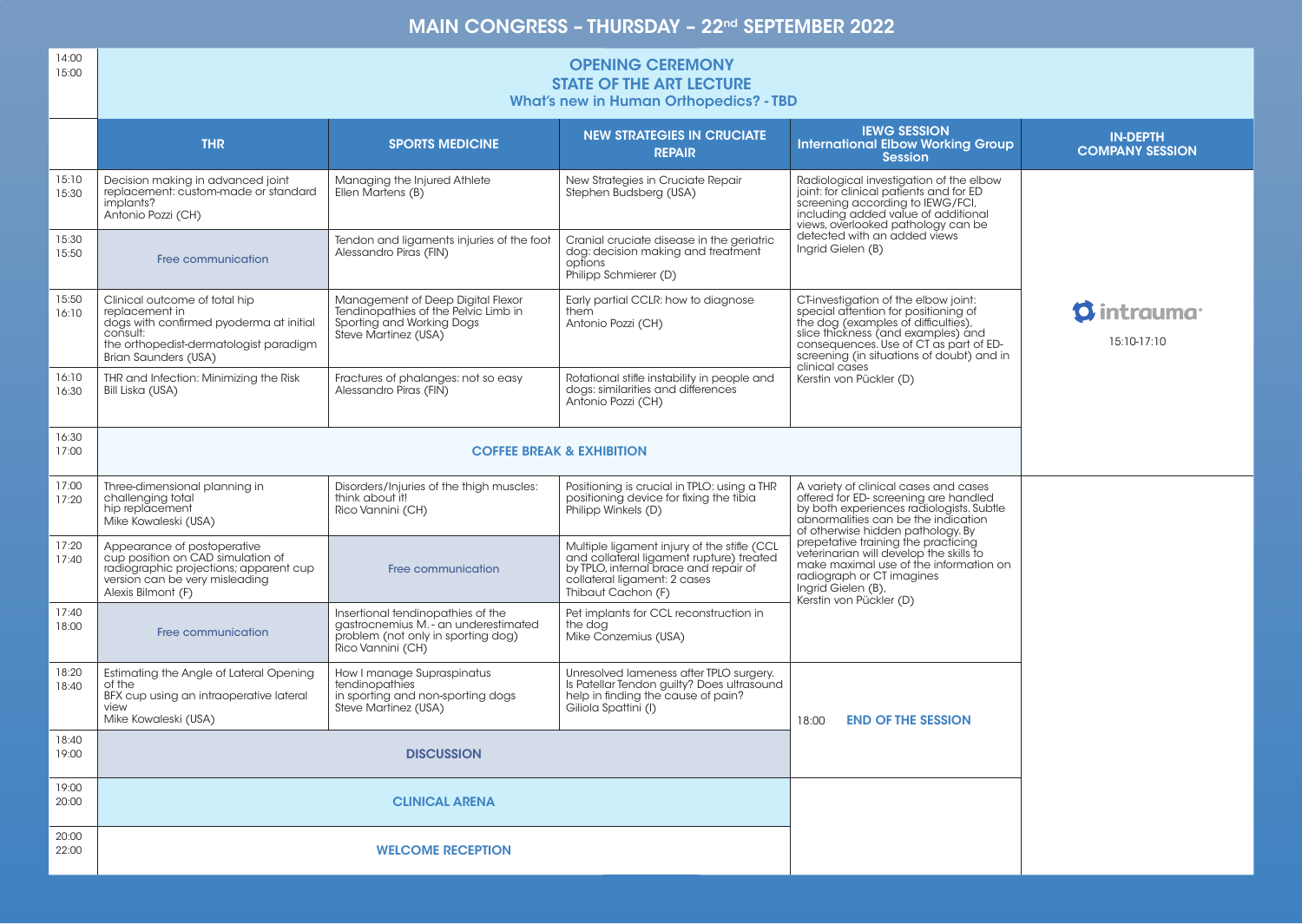## MAIN CONGRESS - FRIDAY MORNING - 23rd SEPTEMBER 2022

|                | <b>THR</b>                                                                                                                                                                             | <b>DIAGNOSTIC IMAGING</b>                                                                                                                                                     | <b>TRAUMATOLOGY I</b>                                                                                                                | <b>REGENERATIVE MEDICINE</b><br><b>NEW SOLUTIONS</b>                                                                                                                                  |  | <b>GECOV SESSION</b><br>A JOURNEY AROUND THE PELVIS<br>0 #<br>$\Omega$                                                            |
|----------------|----------------------------------------------------------------------------------------------------------------------------------------------------------------------------------------|-------------------------------------------------------------------------------------------------------------------------------------------------------------------------------|--------------------------------------------------------------------------------------------------------------------------------------|---------------------------------------------------------------------------------------------------------------------------------------------------------------------------------------|--|-----------------------------------------------------------------------------------------------------------------------------------|
| 09:00<br>09:20 | THR in dogs: my learning curve<br>Bruno Peirone (I)                                                                                                                                    | Muskuloskeletal MRI<br>Kerstin Von Pueckler (D)                                                                                                                               | The polytrauma patient: importance<br>of treatment timing with bone and soft<br>tissue injuries<br>Ullrich Reif (D)                  | Deer antler: perspectives of use in<br>veterinary orthopedics surgery<br>Marc Balligand (B)                                                                                           |  | 09:00 Hip dysplasia: controversies in<br>early diagnostic<br>Luca Vezzoni (I)                                                     |
| 09:20<br>09:40 | Zurich cementless THR, What I learned after<br>25 years of experience in >3500 cases<br>Aldo Vezzoni (I)                                                                               | Comparative Diagnostic Imaging of<br>the menisci<br>Nele Ondreka-Eley (D)                                                                                                     | Unravelling the magic of NPWT- what does<br>it actually add in our wound patients<br>Mirja Nolff (CH)                                | Use of omentum to improve bone<br>healing<br>Peter Böttcher (D)                                                                                                                       |  | 09:20 Symphysiodesis: and the<br>dysplasia goes away Does it?<br>Thibaut Cachon (F)                                               |
| 09:40<br>10:00 | Innoplant THR system - options and<br>strategies (use of 3Con stem and 2nd<br>generation TPS stem with last generation of<br>screw cup- outcomes and complications)<br>Jan Hnizdo (CZ) | The role of Ultrasound in the diagnosis<br>of iliopsoas injury. Can ultrasound have<br>a role in patients presented for pain on<br>hip extension?<br>Giliola Spattini (I)     | Preoperative planning in fracture<br>repair: how do I teach my residents?<br>Jean Guillaume Grand (F)                                | A review outlining a new algorithm for<br>incorporating regenerative strategies<br>in dogs with elbow disease<br>Matthew Allen (UK)                                                   |  | 09:40 Pelvic osteotomies or no pelvic<br>osteotomies? Let's debate<br>Julien Cabassu (F),<br>Guillaume Ragetly (F)                |
| 10:00<br>10:20 | Hip joint replacement, risk factors<br>for complication and prevention:<br>challenging cases<br>Steve Budsberg (USA)                                                                   | Free communication                                                                                                                                                            | Implant size, does it matter? How to<br>select the correct implant<br>Ullrich Reif (D)                                               | Use of UHWMPE prosthesis for<br>the surgical treatment a non-<br>reconstructible comminuted fracture of<br>the olecranon in a dog<br>David Jacques (F)                                |  | 10:10 Hip arthroscopy: an interesting<br>diagnostic tool in the decision-making<br>therapeutic process<br>Alexandre Guillemot (F) |
| 10:20<br>10:40 | Long Term Outcome of the Kyon<br>Cupless Hip System in 20 dogs<br>Otto Lanz (USA)                                                                                                      | Ultrasonography and tendinopathy<br>Kerstin Von Pueckler (D)                                                                                                                  | Magnesium implants: a strategy for<br>fracture repair?<br>Eva Schnabl-Feichter (A)                                                   | ACP injections in medial compartment<br>disease: what do we inject and what<br>outcome to expect?<br>Julien Cabassu (F)                                                               |  | 10:30 Clinical cases: complex hip joint<br>surgeries<br>Alexis Bilmont (F),<br>Iban Irubetagoyena (F),                            |
| 10:40<br>11:00 | Force Plate Analysis evaluation of<br>functional recovery in dogs after Z-THR<br>Bruno Peirone (I)                                                                                     | Flexor enthesiopathies and palmar/<br>plantar ligament injuries<br>Nele Ondreka-Eley (D)                                                                                      | Temporary arthrodesis in cases of joint<br>instability<br>Luca Vezzoni (I)                                                           | The Clinical Use of and Experience<br>with Tendon Allografts For Calcanean<br>(Achilles) Tendon Repairs In Dogs<br>Steve Martinez (USA)                                               |  | Nicolas Jardel (F)                                                                                                                |
| 11:00<br>11:30 |                                                                                                                                                                                        |                                                                                                                                                                               | <b>COFFEE BREAK &amp; EXHIBITION</b>                                                                                                 |                                                                                                                                                                                       |  |                                                                                                                                   |
|                | <b>SMALL HIP JOINT ARTHROPLASTY</b>                                                                                                                                                    | <b>DIAGNOSTIC IMAGING</b>                                                                                                                                                     | <b>PHYSIOTHERAPY</b>                                                                                                                 | <b>REGENERATIVE MEDICINE</b><br><b>NEW SOLUTIONS</b>                                                                                                                                  |  | <b>GECOV SESSION</b><br>A JOURNEY AROUND THE PELVIS<br>0 #<br>$\bigcap$                                                           |
| 11:30<br>11:50 | Total Hip prosthesis in small dogs- is<br>there still room for FHO?<br>Philipp Schmierer (D)                                                                                           | The high-resolution US (ultrasound)<br>in evaluating the injured carpus: can<br>help us identify the main problem for<br>a better treatment planning?<br>Giliola Spattini (I) | Walkway versus Instrumented Treadmill<br>for Detecting Lameness in Dogs<br>Matthew Allen (UK)                                        | A tissue engineering strategy for<br>canine cartilage lesions: progress<br>toward a clinically-relevant<br>osteochondral implant<br>Brian Saunders (USA)                              |  | 11:30 THR: how early can we<br>recommend it?<br>Laurent Guiot (USA)                                                               |
| 11:50<br>12:10 | Zurich Cementless Mini THR in cats<br>and small size dogs<br>Aldo Vezzoni (I)                                                                                                          | Imaging elbow dysplasia: I spy with<br>my little eye something that is<br>(Pitfalls and perception)<br>Kerstin Von Pueckler (D)                                               | Postural Stability - measuring the COP<br>on a Pressure Plate - new insights into<br>canine biomechanics?<br>Barbara Bockstahler (A) | Resurfacing in cartilage lesions.<br>Overkill or the new way to go?<br>Philipp Schmierer (D)                                                                                          |  | 12:00 THR planning: identification of risk<br>factors<br>Mike Kowaleski (USA)                                                     |
| 12:10<br>12:30 | Free communication                                                                                                                                                                     | Free communication                                                                                                                                                            | Nutrition and neutroceuticals<br>Yves Samoy (B)                                                                                      | Extracellular Vesicles: Regenerative<br>Medicine 2.0<br>Nicole Ehrhart (USA)                                                                                                          |  |                                                                                                                                   |
| 12:30<br>12:50 | Micro THR - 15 Years of Experience<br>Bill Liska (USA)                                                                                                                                 | Imaging findings of complications in<br>bone healing<br>Nele Ondreka-Eley (D)                                                                                                 | Weight loss programs: why are we not<br>interested? Why they do not work?<br>Philipp Winkels (D)                                     | Use of canine marrow stromal cells<br>(cMSCs) and tissue engineering<br>scaffolds for bone regeneration: in vitro<br>and initial laboratory animal experience<br>Brian Saunders (USA) |  | 12:30 Clinical cases: complex hip joint<br>surgeries<br>Alexis Bilmont (F),<br>Laurent Guiot (USA)                                |
| 12:50<br>13:00 | <b>DISCUSSION</b>                                                                                                                                                                      |                                                                                                                                                                               |                                                                                                                                      |                                                                                                                                                                                       |  |                                                                                                                                   |
| 13:00<br>14:00 | <b>LUNCH BREAK &amp; EXHIBITION</b>                                                                                                                                                    |                                                                                                                                                                               |                                                                                                                                      |                                                                                                                                                                                       |  |                                                                                                                                   |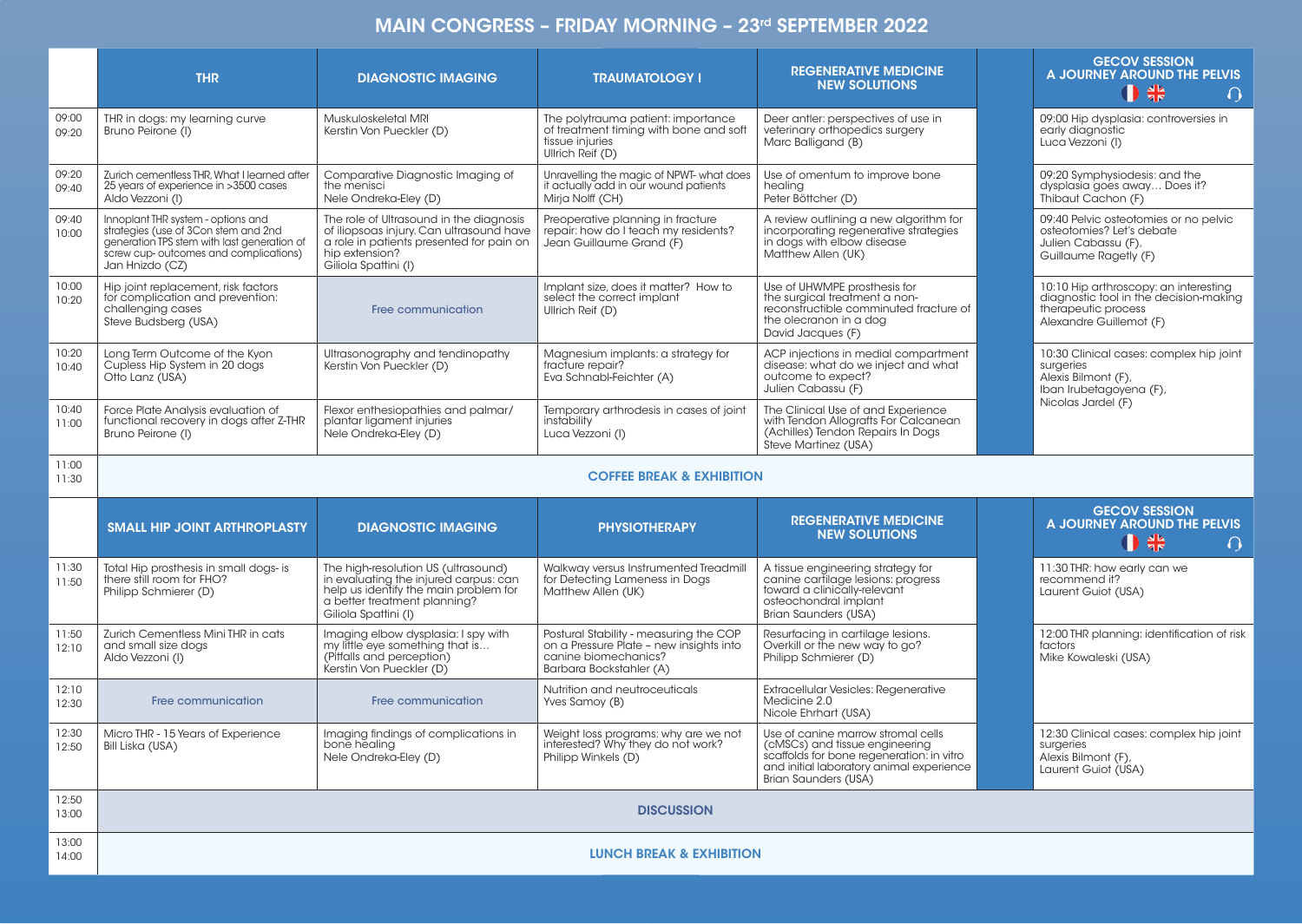## MAIN CONGRESS - FRIDAY AFTERNOON - 23rd SEPTEMBER 2022

| 14:00<br>14:50 | <b>STATE OF THE ART LECTURE</b><br>Great Danes and Granddads: how comparative aging research is moving the Needle in Longevity Therapeutics - Nicole Ehrhart (USA) |                                                                                                                                                         |                                                                                                                               |                                                                                                                                                      |                                                                                                                                    |  |  |
|----------------|--------------------------------------------------------------------------------------------------------------------------------------------------------------------|---------------------------------------------------------------------------------------------------------------------------------------------------------|-------------------------------------------------------------------------------------------------------------------------------|------------------------------------------------------------------------------------------------------------------------------------------------------|------------------------------------------------------------------------------------------------------------------------------------|--|--|
|                | <b>JOINT REPLACEMENT</b>                                                                                                                                           | <b>ORAL COMMUNICATIONS</b>                                                                                                                              | <b>PHYSIO AND REHAB</b>                                                                                                       | <b>TRAUMATOLOGY II</b><br><b>REVISION STRAGETIES</b>                                                                                                 | <b>GECOV SESSION</b><br>A JOURNEY AROUND THE PELVIS<br>1 米<br>$\Omega$                                                             |  |  |
| 15:00<br>15:20 | Early experiences with patient specific<br>elbow resurfacing implants<br>Peter Böttcher (D)                                                                        | Free communication                                                                                                                                      | Influence of isometric exercises on an<br>Imoove <sup>®</sup> on ground reaction forces of<br>dogs<br>Barbara Bockstahler (A) | Plate and rods constructs: analysis of<br>clinical failures<br>Marc Balligand (B)                                                                    | 15:00 Hip luxation: long-term results<br>Iban Irubetagoyena (F)                                                                    |  |  |
| 15:20<br>15:40 | Initial evaluation and outcome of the<br>Kyon total elbow system in 8 dogs<br>Otto Lanz (USA)                                                                      | Free communication                                                                                                                                      | Evaluation of Cold compression<br>therapy for pain and oedema<br>management after TPLO<br>Thibaut Cachon (F)                  | How will your construct fail?<br>A case-based Discussion of fracture<br>mechanics<br>Ben Walton (UK)                                                 | 15:20 Pelvic fractures: which way to<br>go? Which way to fix?<br>Alexandre Guillemot (F)                                           |  |  |
| 15:40<br>16:10 | Free communication                                                                                                                                                 | Free communication                                                                                                                                      | Does wearing a guide dog harness<br>affect ground reaction forces?<br>Barbara Bockstahler (A)                                 | Postoperative evaluation in fracture<br>repair: how do I teach my residents?<br>Jean Guillaume Grand (F)                                             | 15:40 Tips and tricks for pelvic fractures<br>David Jacques (F)                                                                    |  |  |
| 16:10<br>16:30 | Patient-specific versus generic<br>cutting guides in canine total knee<br>replacement<br>Matthew Allen (UK)                                                        | Free communication                                                                                                                                      | The effect of the underwater treadmill<br>on hip dysplasia<br>Yves Samoy (B)                                                  | Failures and new strategies in fracture<br>repair<br>Steven Budsberg (USA)                                                                           | 16:00 Pelvic fractures: how to avoid<br>postoperative loosening? Implants<br>selection and surgical planning<br>Nicolas Jardel (F) |  |  |
| 16:30<br>17:00 | <b>COFFEE BREAK &amp; EXHIBITION</b>                                                                                                                               |                                                                                                                                                         |                                                                                                                               |                                                                                                                                                      |                                                                                                                                    |  |  |
|                |                                                                                                                                                                    |                                                                                                                                                         |                                                                                                                               |                                                                                                                                                      |                                                                                                                                    |  |  |
|                |                                                                                                                                                                    | <b>OUTCOME ASSESSMENT</b>                                                                                                                               | <b>PHYSIO AND REHAB</b>                                                                                                       | <b>TRAUMATOLOGY II</b><br><b>REVISION STRAGETIES</b>                                                                                                 | <b>GECOV SESSION</b><br>A JOURNEY AROUND THE PELVIS<br>0 *<br>$\Omega$                                                             |  |  |
| 17:00<br>17:20 | Trochlear Ridge Arthroplasty: a novel<br>partial knee prosthesis<br>Jan Hnizdo (CZ)                                                                                | Automated collection of<br>client-reported outcomes measures<br>(CROMs) in veterinary orthopaedics:<br>framework and initial finding<br>John Innes (UK) | How I Rehabilitate THR's<br>Martens Ellen (B)<br>Janet van Dyke (USA)                                                         | What went wrong with this fracture<br>repair? Diagnostic failures and<br>decision-making process for<br>revision surgery<br>Jean Guillaume Grand (F) | 17:00 Sacro-coccygeal fracture/<br>luxations? Which prognosis<br>Julien Cabassu (F)                                                |  |  |
| 17:20<br>17:40 | Acetabular rim extension for young<br>dogs with hip dysplasia: surgical<br>technique and results of first cohor<br>Bjorn Meij (NL)                                 | Estimating minimal clinically-important<br>difference (MCID) for LOAD and CBPI<br>John Innes (UK)                                                       | How I Rehabilitate TPLO's<br>Martens Ellen (B)<br>Janet van Dyke (USA)                                                        | Revision strategies in cases of<br>non-union<br>Luca Vezzoni (I)                                                                                     | 17:20 Clinical cases: complications<br>management in joint surgery Alexis<br>Bilmont (F),<br>Nicolas Jardel (F)                    |  |  |
| 17:40<br>18:00 | Free communication                                                                                                                                                 | Validation of an activity monitor<br>in the dog<br>Mike Conzemius (USA)                                                                                 | <b>Current Controversies and Science</b><br>Related to Physical Modalities in<br>Rehabilitation<br>Janet van Dyke (USA)       | Revision strategies in failed<br>osteosynthesis - Case based<br>Loïc Déjardin (USA)                                                                  |                                                                                                                                    |  |  |
| 18:00<br>18:10 |                                                                                                                                                                    |                                                                                                                                                         | <b>DISCUSSION</b>                                                                                                             |                                                                                                                                                      |                                                                                                                                    |  |  |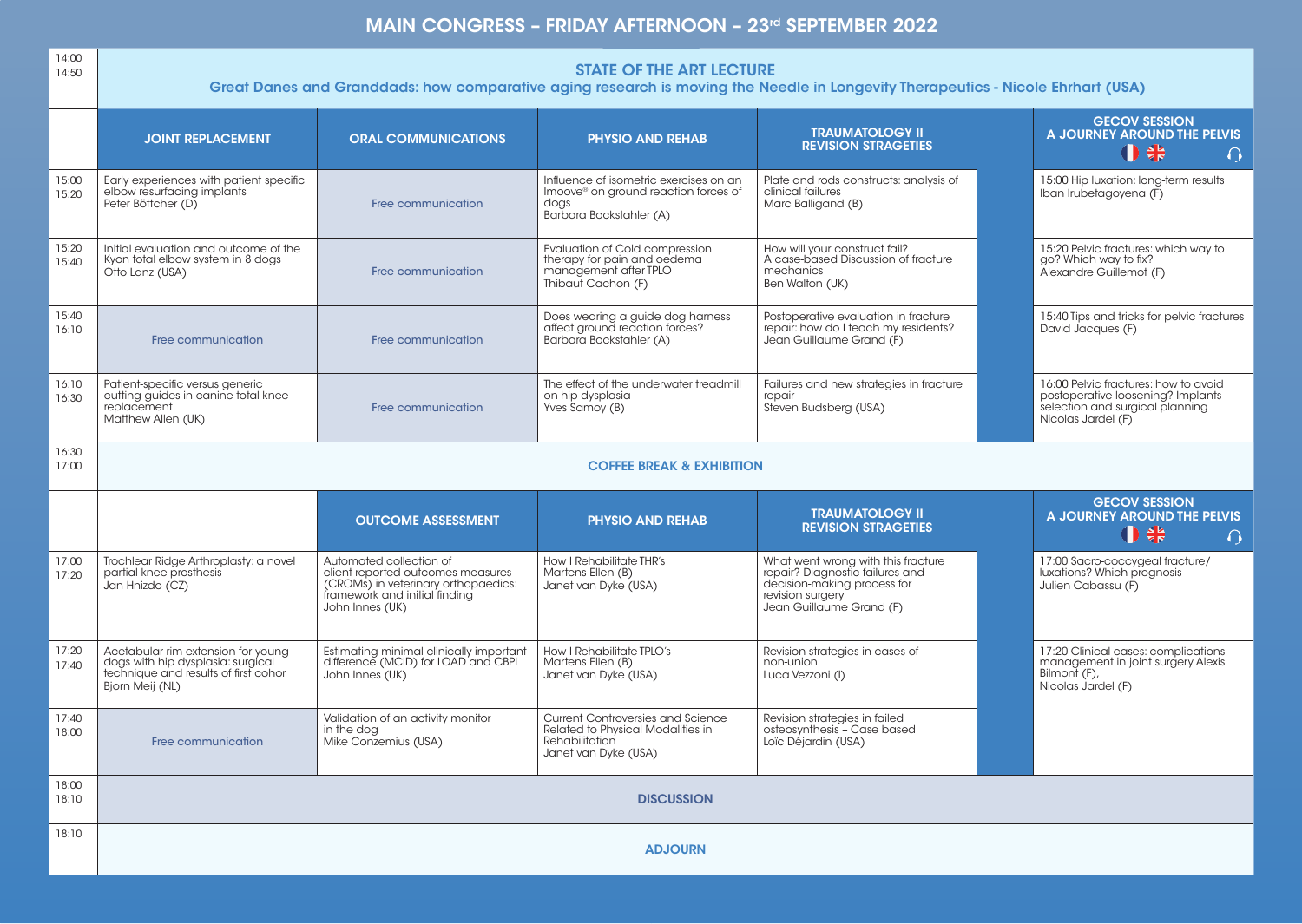## MAIN CONGRESS - SATURDAY MORNING - 24<sup>th</sup> SEPTEMBER 2022

|                | <b>FELINE ORTHOPEDICS</b>                                                                                                                                             | <b>ANYTHING NEW FOR ED</b>                                                                                                                           | <b>LIMB ALIGNMENT</b>                                                                                                            | <b>SURGICAL SITE INFECTIONS</b>                                                                                                                | <b>IN-DEPTH</b><br><b>COMPANY SESSION</b> |
|----------------|-----------------------------------------------------------------------------------------------------------------------------------------------------------------------|------------------------------------------------------------------------------------------------------------------------------------------------------|----------------------------------------------------------------------------------------------------------------------------------|------------------------------------------------------------------------------------------------------------------------------------------------|-------------------------------------------|
| 09:00<br>09:20 | Feline polyarthitis<br>David Jacques (F)                                                                                                                              | What did we learn about medial<br>compartment diseases and how it<br>affects prognosis?<br>Peter Böttcher (D)                                        | Treatment of complex hind limb<br>deformities<br>Massimo Petazzoni (I)                                                           | Defining Surgical Site infections:<br>Why is if important?<br>Denis Verwilghen (AUS)                                                           |                                           |
| 09:20<br>09:40 | Use of a nanoscope in cats<br>Eva Schnabl-Feichter (A)                                                                                                                | Revisiting Humeral Osteotomies for the<br>Management of Medial Compartment<br>Disease: In Silico Modelling and Ex-vivo<br>testing<br>Ben Walton (UK) | Mixed reality: the new era for<br>orthopaedic surgery?<br>Alexandre Caron (F)                                                    | Comparison of hydroalcoholic rubbing<br>and conventional chlorhexidine<br>scrubbing for aseptic skin preparation<br>in dogs<br>Erik Asimus (F) |                                           |
| 09:40<br>10:00 | Breed related feline orthopaedic disease<br>Sorrel Langley-Hobbs (UK)                                                                                                 | PLUS, Petazzoni longitudinal ulnar splitting<br>to treat elbow medial compartment<br>disease<br>Massimo Petazzoni (I)                                | Balancing osteotomies of the knee - new<br>indications and outcomes<br>Jan Hnizdo (CZ)                                           | The role of hands and hand hygiene in<br>hospital care<br>Denis Verwilghen (AUS)                                                               | <b>K</b> Movora<br>09:00-10:00            |
| 10:00<br>10:20 | Strategies to avoid rigid post OP<br>immobilization in feline traumatology<br>Sebastian Knell (CH)                                                                    | Radio Ulnar Ischemic Necrosis in dogs:<br>what do we know so far?<br>Guillaume Ragetly (F)                                                           | Saw and reduction guide for distal<br>femoral osteotomy (SARG-DFO) - a 3D<br>printed universal guide<br>Ullrich Reif (D)         | Intraoperative antispetic lavage with<br>Simini for prevention and for treatment<br>of SSI<br>Aldo Vezzoni (I)                                 |                                           |
| 10:20<br>10:40 | Comminuted fracture repair in cats<br>Eva Schnabl-Feichter (A)                                                                                                        | Simple arthroscopic approach for elbow<br>OCD: what should we expect?<br>Guillaume Ragetly (F)                                                       | Bone lengthening and widening for limb<br>sparing<br>Massimo Petazzoni (I)                                                       | Surgical Site Preparation Year 2022<br>Denis Verwilghen (AUS)                                                                                  |                                           |
| 10:40<br>11:00 |                                                                                                                                                                       |                                                                                                                                                      | <b>DISCUSSION</b>                                                                                                                |                                                                                                                                                |                                           |
| 11:00<br>11:30 | <b>COFFEE BREAK &amp; EXHIBITION</b>                                                                                                                                  |                                                                                                                                                      |                                                                                                                                  |                                                                                                                                                |                                           |
|                |                                                                                                                                                                       |                                                                                                                                                      |                                                                                                                                  |                                                                                                                                                |                                           |
|                | <b>FELINE ORTHOPEDICS</b>                                                                                                                                             | <b>ARTHROSCOPY</b>                                                                                                                                   | <b>LIMB ALIGNMENT</b>                                                                                                            | <b>SURGICAL SITE INFECTIONS</b>                                                                                                                | <b>IN-DEPTH</b><br><b>COMPANY SESSION</b> |
| 11:30<br>11:50 | Feline bilateral sacroiliac luxation:<br>medium-term outcome following surgical<br>stabilization with transsacral mini-tight<br>rope in 9 cats<br>Alexandre Caron (F) | Positioning is crucial in stifle arthroscopy:<br>modification of a stifle positioning device<br>Philipp Winkels (D)                                  | Management of patellar luxation in<br>young growing dogs<br>Jason Bleedorn (USA)                                                 | Does it need a Biocid? Comparison<br>of Octenidine versus pure alcohol for<br>perioperative skin disinfection<br>Mirja Nolff (CH)              |                                           |
| 11:50<br>12:10 | Clinical application of mini locking plate<br>in feline traumatology<br>Bruno Peirone (I)                                                                             | Free communication                                                                                                                                   | 3D printing (bone models + CAD guides)<br>Jason Bleedorn (USA)                                                                   | Antimicrobial susceptibility testing:<br>present and future<br>Luca Guardabassi (DK)                                                           | <b>Arthrex</b>                            |
| 12:10<br>12:30 | The Feline Ramus Anatomic Plate (RAP):<br>a site specific bone plate for caudal<br>mandibular fractures<br>Ben Walton (UK)                                            | Stifle joint arthroscopy: how did I become<br>surgically efficient? (Tips and tricks)<br>Alexandre Caron (F)                                         | Microwave ablation as part of limb<br>sparing multimodal therapy in a dog<br>with appendicular osteosarcoma<br>David Jacaues (F) | The effect of ICU interventions in<br>preventing SSI.<br>Augusta Pelosi (USA)                                                                  | <b>Vet Systems</b><br>11:30-13:00         |
| 12:30<br>12:50 | Treatment of long bone fractures using<br>interlocking nails in cats<br>Loïc Déjardin (USA)                                                                           | Stifle arthroscopy: when it's not simply a<br>cranial cruciate tear<br>Julien Cabassu (F)                                                            | Limb salvage in the age of regenerative<br>medicine: pitfalls, potential and solutions<br>Nicole Ehrhart (USA)                   | Free communication                                                                                                                             |                                           |
| 12:50<br>13:00 |                                                                                                                                                                       |                                                                                                                                                      | <b>DISCUSSION</b>                                                                                                                |                                                                                                                                                |                                           |
| 13:00<br>14:00 |                                                                                                                                                                       |                                                                                                                                                      | <b>LUNCH BREAK &amp; EXHIBITION</b>                                                                                              |                                                                                                                                                |                                           |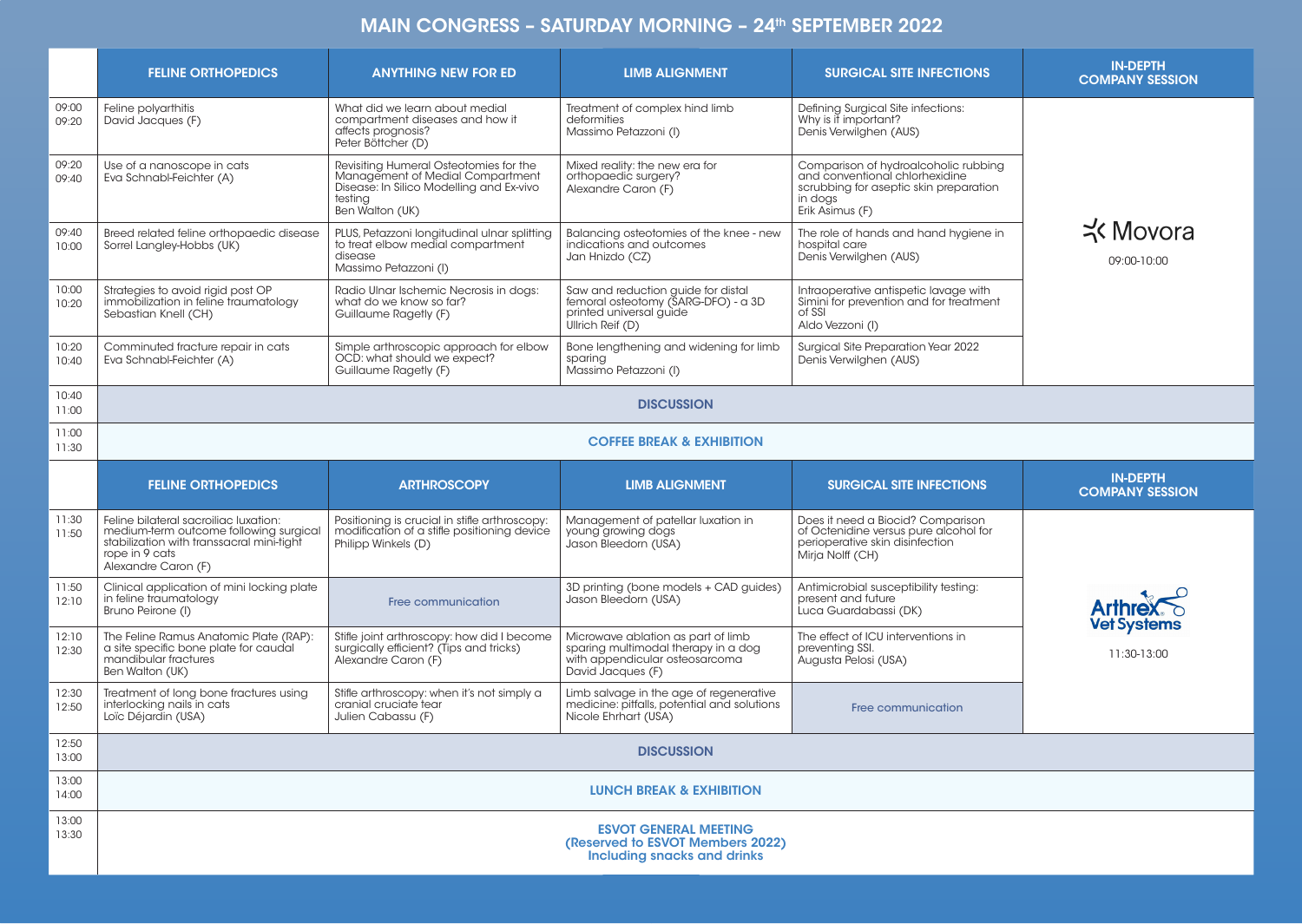## MAIN CONGRESS - SATURDAY AFTERNOON - 24<sup>th</sup> SEPTEMBER 2022

| 14:00<br>14:50 | <b>STATE OF THE ART LECTURE</b><br>Defining success in Orthopedic Surgery - Bill Liska (USA)                                                                               |                                                                                                                                                                       |                                                                                                                                                                       |                                                                                                                                    |                                                |  |
|----------------|----------------------------------------------------------------------------------------------------------------------------------------------------------------------------|-----------------------------------------------------------------------------------------------------------------------------------------------------------------------|-----------------------------------------------------------------------------------------------------------------------------------------------------------------------|------------------------------------------------------------------------------------------------------------------------------------|------------------------------------------------|--|
|                | <b>FELINE ORTHOPEDICS</b>                                                                                                                                                  | <b>ARTHROSCOPY</b>                                                                                                                                                    | <b>LIMB ALIGNMENT AND OTHERS</b>                                                                                                                                      | <b>SURGICAL SITE INFECTIONS</b>                                                                                                    | <b>IN-DEPTH</b><br><b>COMPANY SESSION</b>      |  |
| 15:00<br>15:20 | Hip problems in the cat<br>Sorrel Langley-Hobbs (UK)                                                                                                                       | Arthroscopic diagnosis, treatment and<br>staging of septic arthritis<br>Mike Kowaleski (USA)                                                                          | Rethinking MPL - How do we structure<br>our decision making<br>Sebastian Knell (CH)                                                                                   | Which antibiotic is the right one<br>Luca Guardabassi (DK)                                                                         |                                                |  |
| 15:20<br>15:40 | Feline capital physeal dysplasia: clinical<br>outcome of surgical repair using<br>minimally invasive osteosynthesis<br>Laurent Guiot (USA)                                 | Positioning is crucial in elbow<br>arthroscopy: modification of a paw<br>positioning device<br>Philipp Winkels (D)                                                    | Semicylindrical recession trochleoplasty<br>for patella luxation<br>Mike Conzemius (USA)                                                                              | Antimicrobial treatment of MDR infections<br>Luca Guardabassi (DK)                                                                 |                                                |  |
| 15:40<br>16:00 | Feline patella luxation<br>Sorrel Langley-Hobbs (UK)                                                                                                                       | Free communication                                                                                                                                                    | Free communication                                                                                                                                                    | Free communication                                                                                                                 |                                                |  |
| 16:00<br>16:30 |                                                                                                                                                                            |                                                                                                                                                                       | <b>COFFEE BREAK &amp; EXHIBITION</b>                                                                                                                                  |                                                                                                                                    |                                                |  |
| 16:30<br>16:50 | Fractures of the radius on very small<br>dogs $(3 \text{ kg}) treated with 1.3 or 1.5$<br>locking plates. Retrospective study<br>$( >30 \text{ cases})$<br>Erik Asimus (F) | Glenoid cavity pathology: a variety of<br>lesions<br>Bernadette Van Ryssen (B)                                                                                        | Accuracy of patient-specific cutting<br>and reduction guides for antebrachial<br>osteotomies: a CT based measurement<br>in 6 degrees of freedom<br>Alexis Bilmont (F) | Making the most of your skin grafts (will<br>also contain quite a bit on NPWT)<br>Mirja Nolff (CH)                                 |                                                |  |
| 16:50<br>17:10 | Strategies to stabilize distal articular<br>femoral fractures<br>Julien Cabassu (F)                                                                                        | Lesions of the biceps tendon:<br>challenging pathology<br>Bernadette Van Ryssen (B)                                                                                   | Elbow incongruency + antebrachial<br>limb length disparity<br>Jason Bleedorn (USA)                                                                                    | Covid 19-induced changes in our<br>profession: the masks, the distance,<br>the owner-veterinarian relation<br>Augusta Pelosi (USA) |                                                |  |
| 17:10<br>17:30 | Clinical evaluation of a new angle stable<br>interlocking nail for treatment of long<br>bone fracture<br>Thibaut Cachon (F)                                                | Free communication                                                                                                                                                    | Free communication                                                                                                                                                    | Free communication                                                                                                                 | $\blacktriangleright$ biosurgex<br>16:30-18:30 |  |
| 17:30<br>17:50 | Fractures of the Pelvis and Acetabulum<br>Erik Asimus (F)                                                                                                                  | Carpal arthroscopy: Assessment of the<br>use of arthroscopy as a diagnostic tool in<br>traumatic injuries of antebrachiocarpal<br>joint in dogs<br>Thibaut Cachon (F) | Additive manufacturing of titanium<br>implants for skull reconstruction in<br>canine oncological surgery<br>Bjorn Meij (NL)                                           | Free communication                                                                                                                 |                                                |  |
| 17:50<br>18:10 | Evolution of MIO techniques for humeral<br>fracture repairs, from diaphyseal to<br>comminuted articular fractures<br>Laurent Guiot (USA)                                   | 2nd look arthroscopy: diagnostic too or<br>unethical practice?<br>Mike Conzemius (USA)                                                                                | Veterinary orthopaedic implants:<br>is it time we introduced a voluntary<br>regulatory framework?<br>John Innes (UK)                                                  | Free communication                                                                                                                 |                                                |  |
| 18:10<br>18:20 |                                                                                                                                                                            |                                                                                                                                                                       | <b>DISCUSSION</b>                                                                                                                                                     |                                                                                                                                    |                                                |  |
| 18:20<br>18:30 |                                                                                                                                                                            |                                                                                                                                                                       | <b>CLOSING CEREMONY AND AWARDS</b>                                                                                                                                    |                                                                                                                                    |                                                |  |